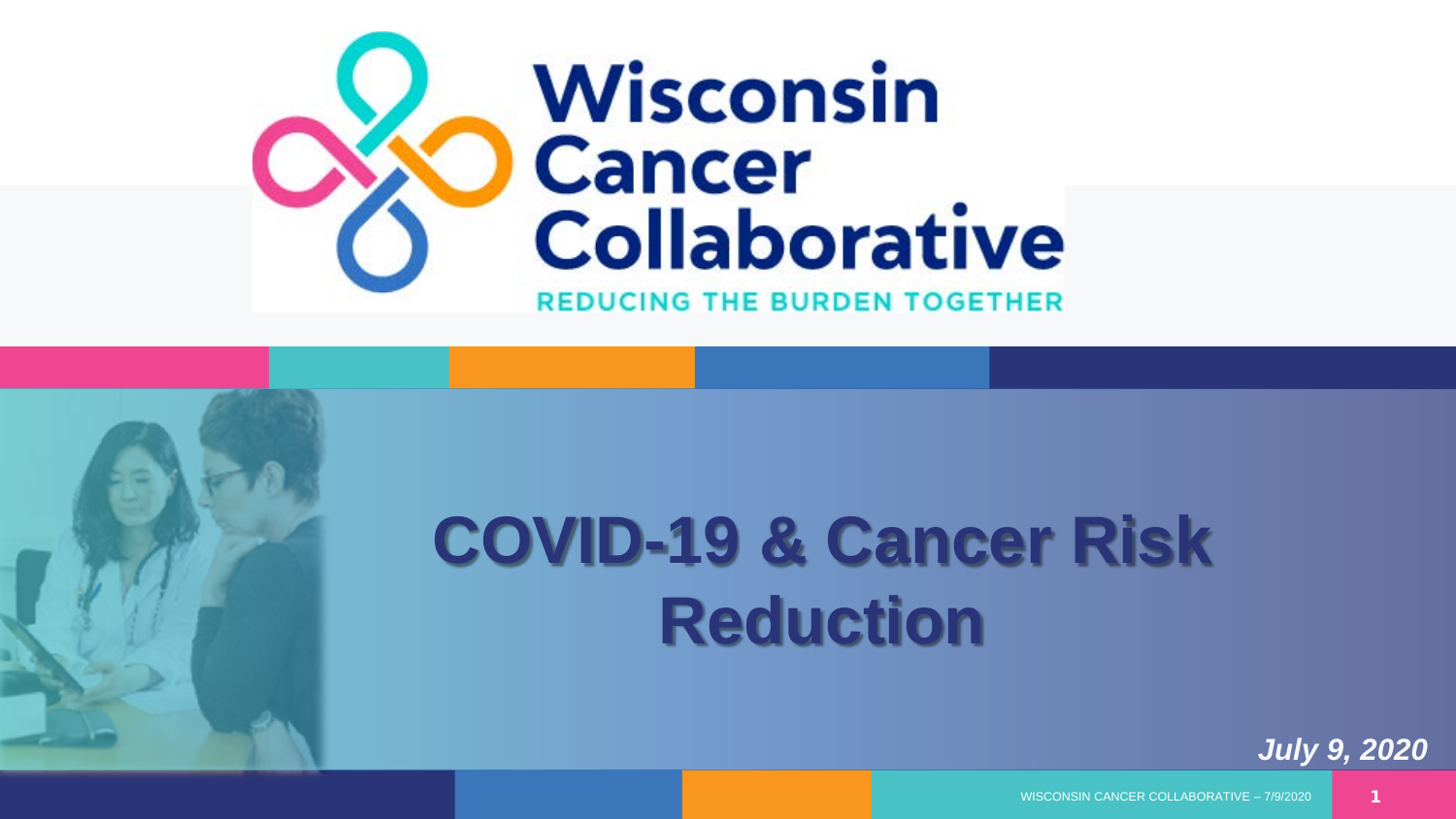#### *Before we get started…*

The **Wisconsin Cancer Collaborative** is a statewide coalition of **140 organizations**  working together to reduce the burden of cancer **for everyone** in Wisconsin.

We connect our members with the **tools**, **support**, and **knowledge** they need to create healthier communities.

#### **Wisconsin Cancer Plan 2015-2020**





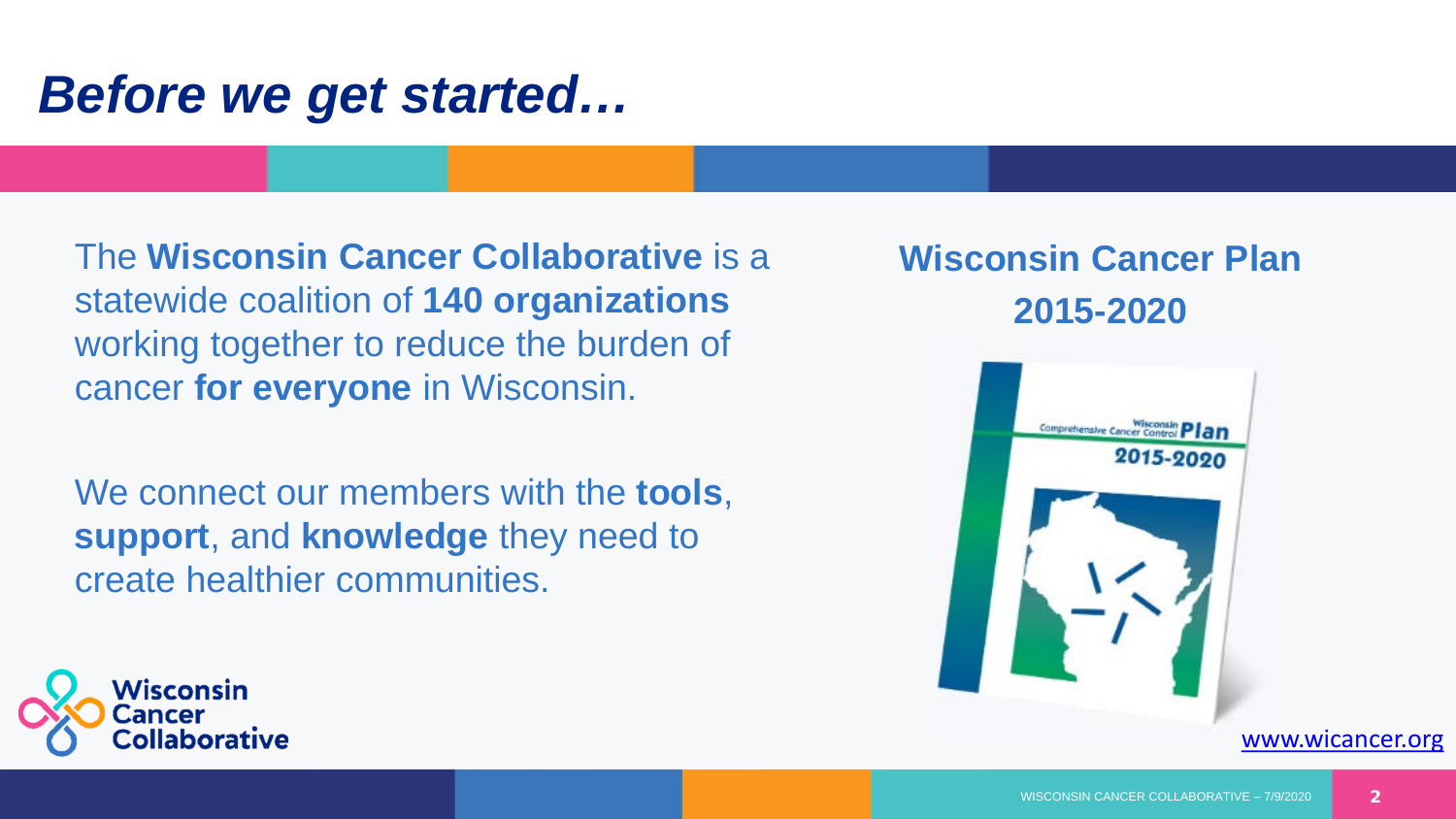

- *Wisconsin COVID-19 Update – DHS*
- *Cancer Risk Factors Overview*
- *Cancer Risk Factors and COVID-19*
- *Alcohol & Cancer Risk*
- *COVID-19 & Alcohol: Wisconsin's Changing Landscape – Julia Sherman, Wisconsin Alcohol Policy Project*

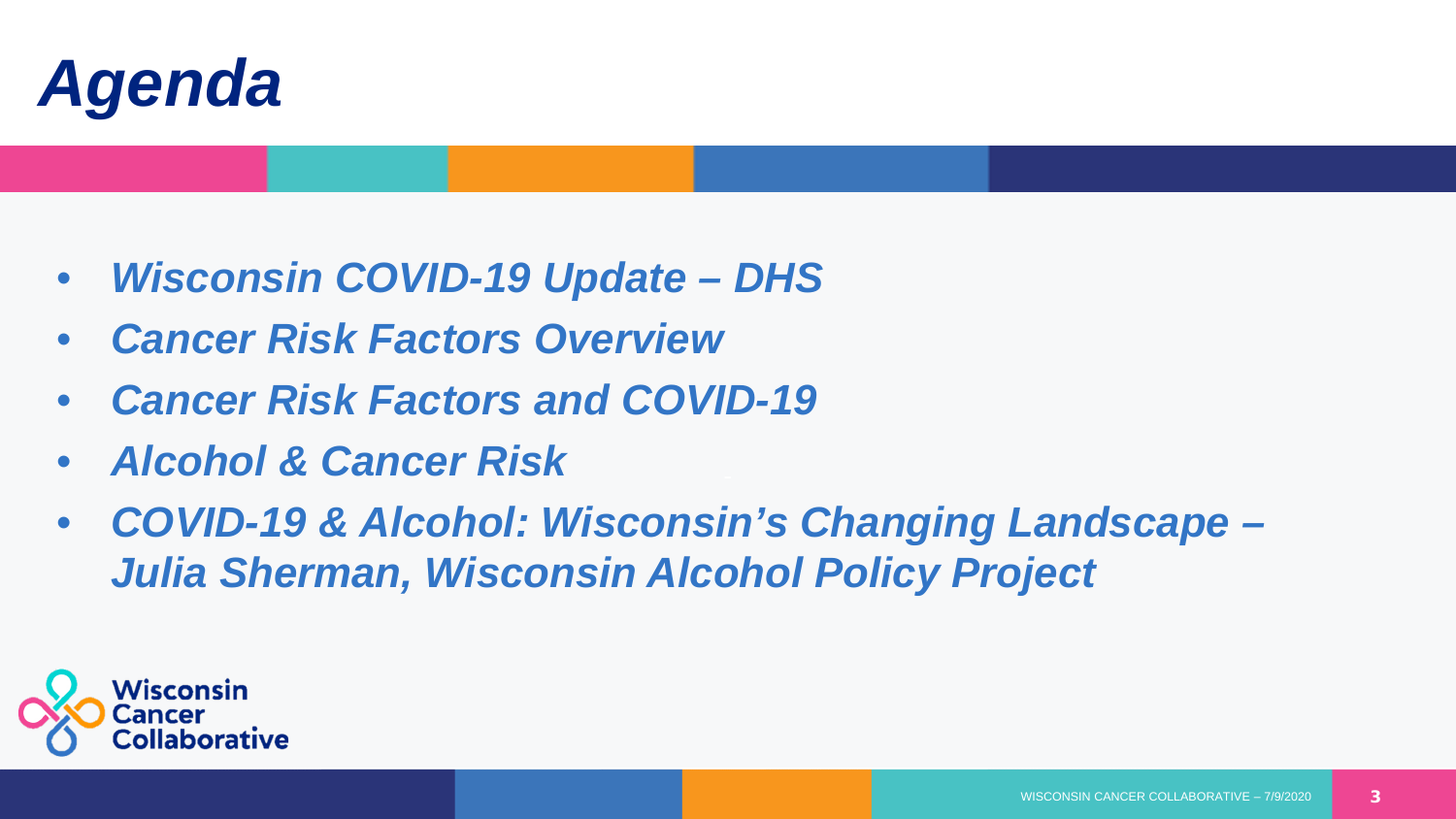## *Wisconsin Update*

*Dr. Mark Wegner, Chronic Disease Medical Advisor, Division of Public Health*

## **As of July 8th, Wisconsin has:**

- **611,150** negative test results
- **33,154** positive test results
- **3,683** hospitalizations
- **807** deaths

*All 72 Wisconsin counties have positive cases*



#### **[www.dhs.wisconsin.gov/covid-19/](http://www.dhs.wisconsin.gov/covid-19/)**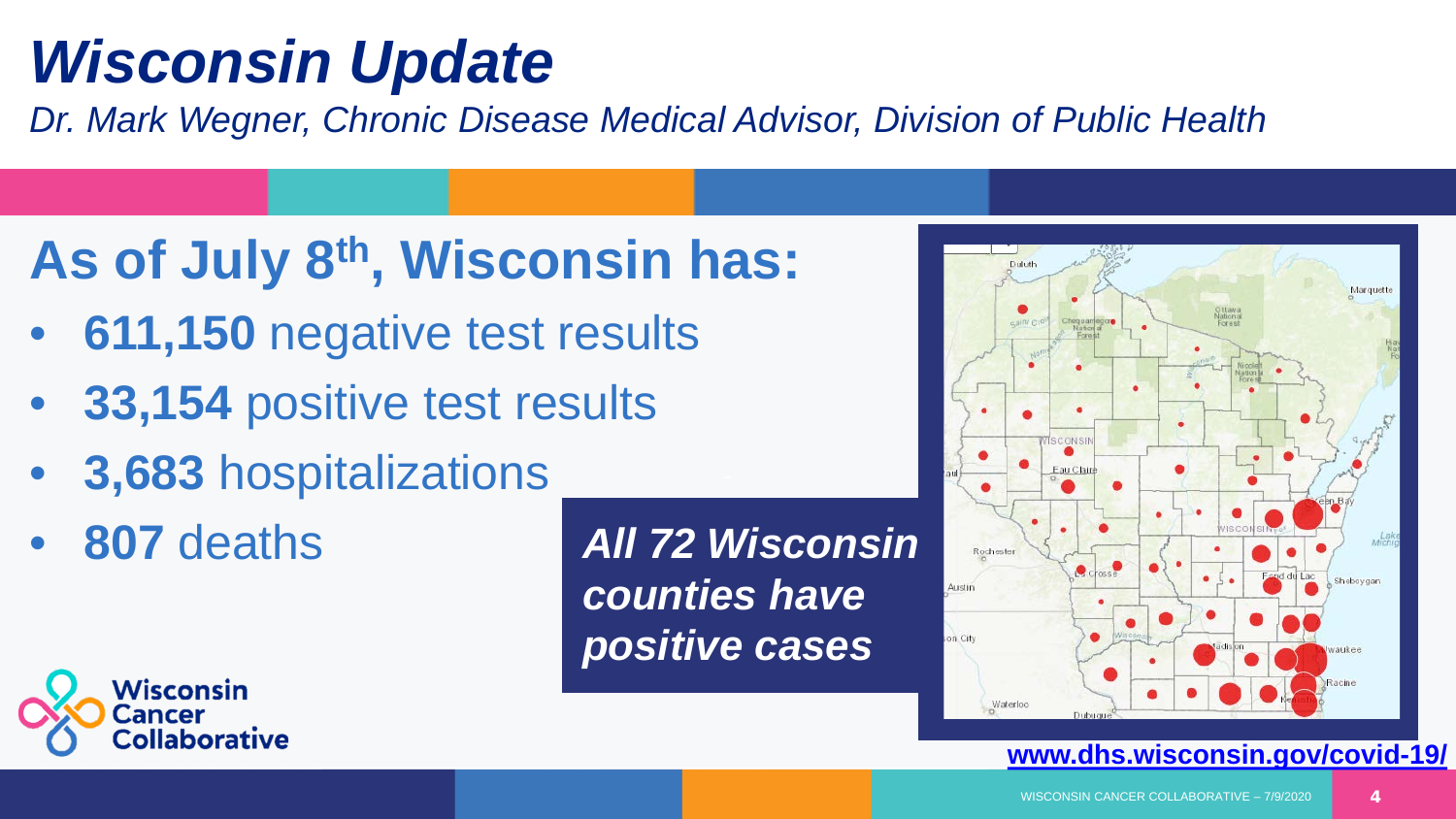## *Wisconsin Update*

*Dr. Mark Wegner, Chronic Disease Medical Advisor, Division of Public Health*

COVID-19 **disproportionately impacts** certain communities in **Wisconsin** 



#### **<https://www.dhs.wisconsin.gov/covid-19/data.htm>**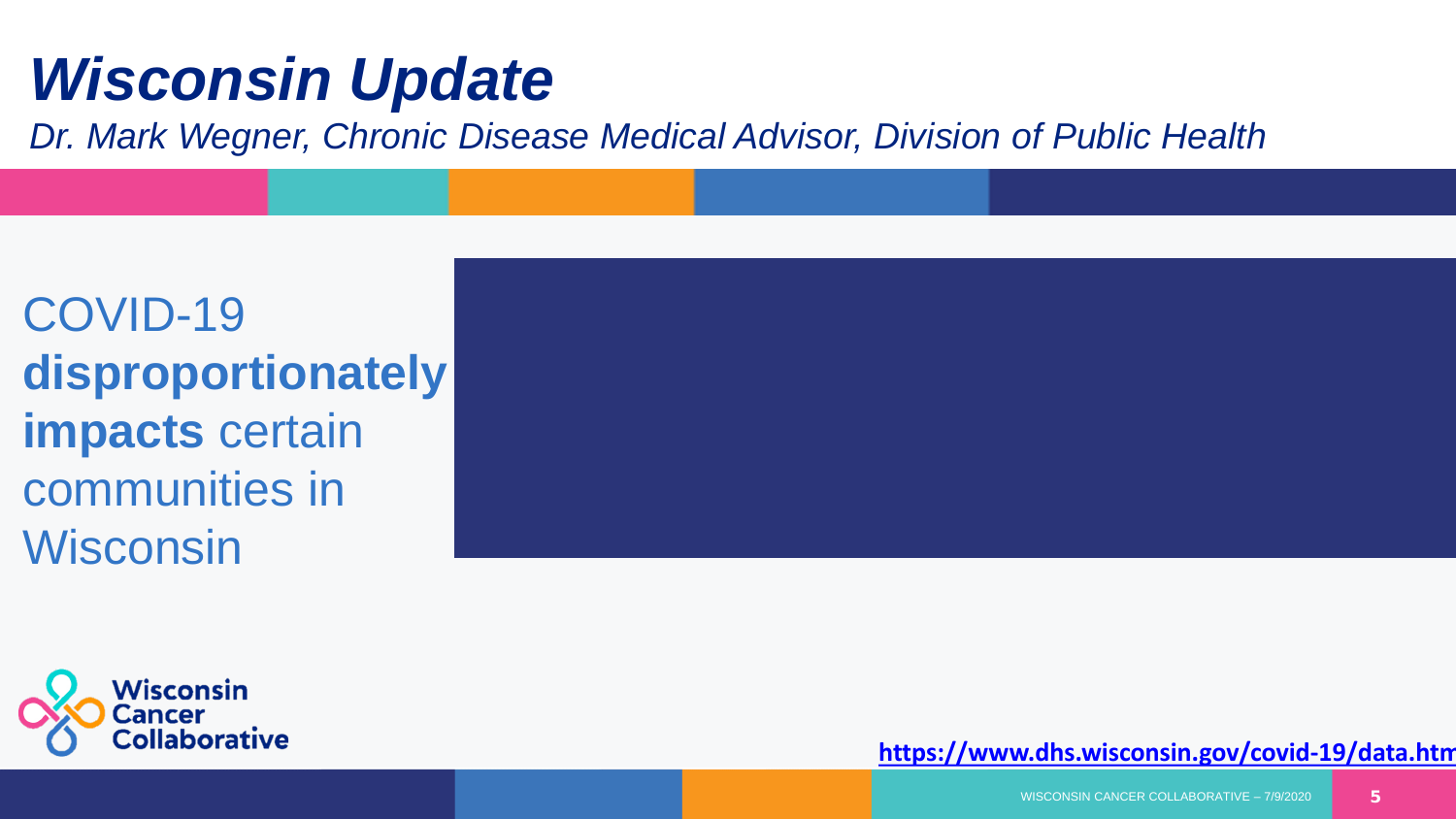#### *What are some behaviors that lower cancer risk?*

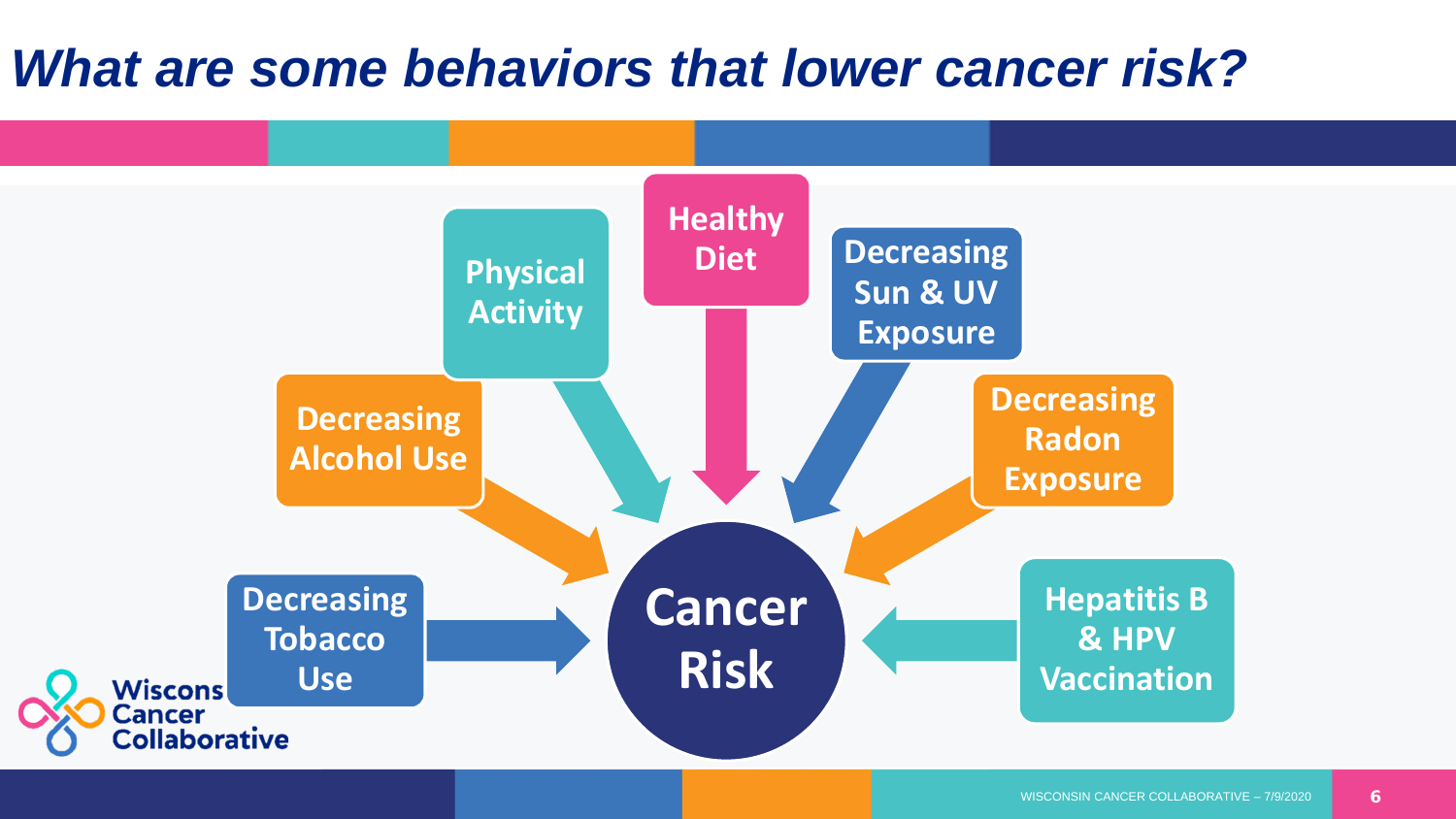### *COVID-19 and Cancer Risk Factors*

#### **Many of the same factors the impact cancer risk, also impact one's risk for serious illness from COVID-19.**

• Smoking is associated with an **increased risk for severe illness** from COVID-19 **Tobacco Use**

• 1-800-QUIT-NOW

Exposure to the sun and high temperatures **does not protect**  against COVID-19 **Sun & UV** 

If opting outside for exercise instead of the gym, remember sunscreen **Exposure**

**Physical Activity & Diet**

• Important to **stay active**  and have a **healthy diet**  during quarantine

• Obesity is associated with **greater risk** for severe illness from COVID-19

**Radon Exposure**

With more people **spending more time** at home, getting homes tested for radon can protect you

• <https://www.who.int/news-room/commentaries/detail/smoking-and-covid-19>

- [https://www.euro.who.int/\\_\\_data/assets/pdf\\_file/0010/437608/Alcohol-and-COVID-19-what-you-need-to-know.pdf?ua=1](https://www.euro.who.int/__data/assets/pdf_file/0010/437608/Alcohol-and-COVID-19-what-you-need-to-know.pdf?ua=1)
- WISCONSIN CANCER COLLABORATIVE 7/9/2020 7 • <https://www.mayoclinic.org/diseases-conditions/coronavirus/in-depth/coronavirus-myths/art-20485720>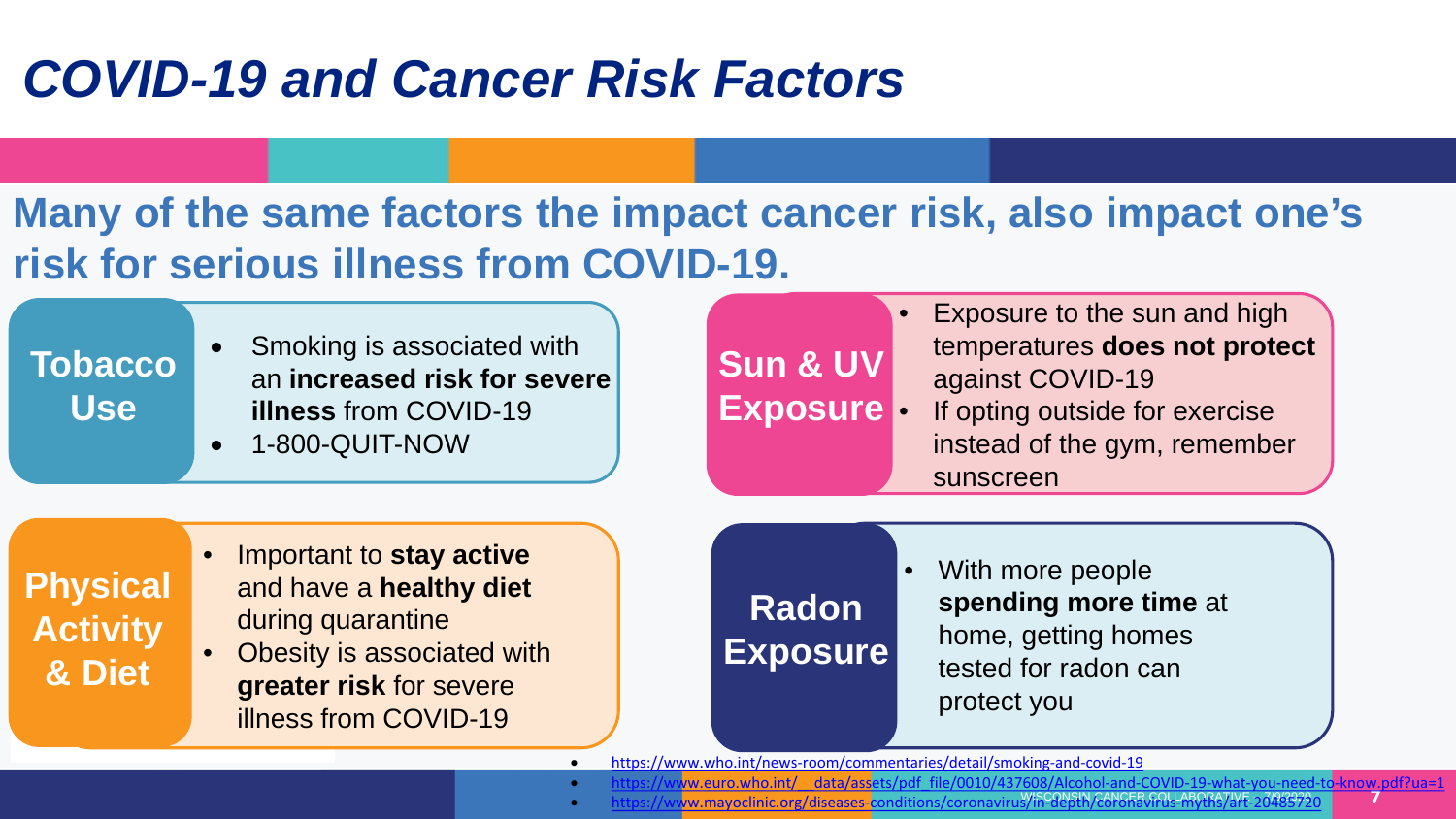#### *Alcohol and COVID-19*

**Why should cancer organizations care?**



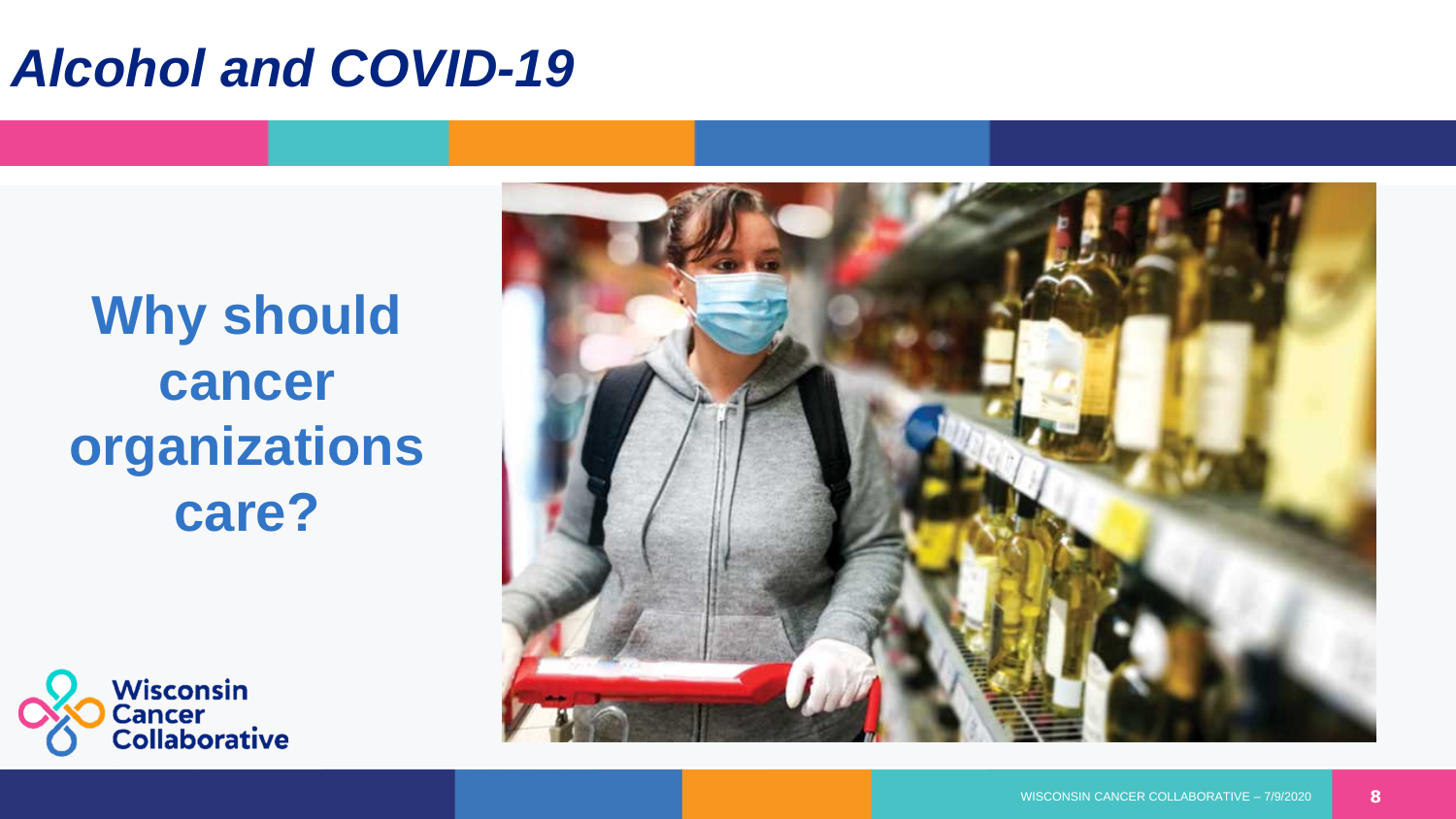### *Why should we discuss alcohol and cancer?*

- ►**Awareness** of the connection **is low**
- ►**Until recently**, many cancer organizations **were not discussing**
- ►**Increased awareness of the connection is shown to:**
	- ► Encourage behavior change

Wisconsin

Collaborative

**Cancer** 

► Increase support for policies that prevent and reduce excessive drinking



Sources: ASCO National Cancer Opinion Survey 2017; Hawkins et al., Health Educ Behav. 2010; 37(4): 490-503; Buykx et al., BMC Public Health, 2018, 18(688).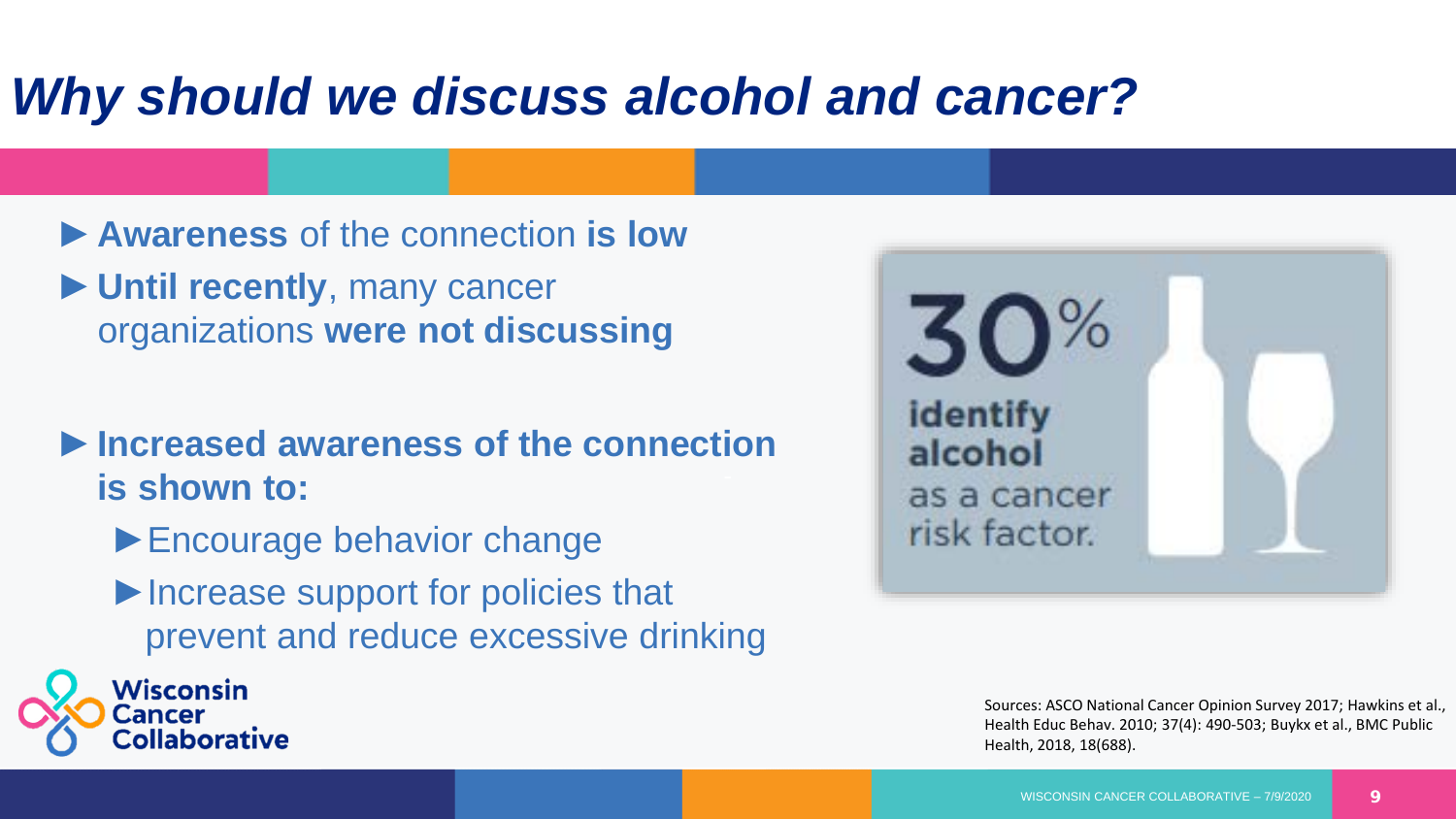## **Alcohol Use and Cancer Risk**

### **Alcohol increases the risk of at least**

- **7 different cancers:**
	- Mouth & Throat
	- Larynx
	- Esophagus
	- Breast
	- Liver
	- Colorectal



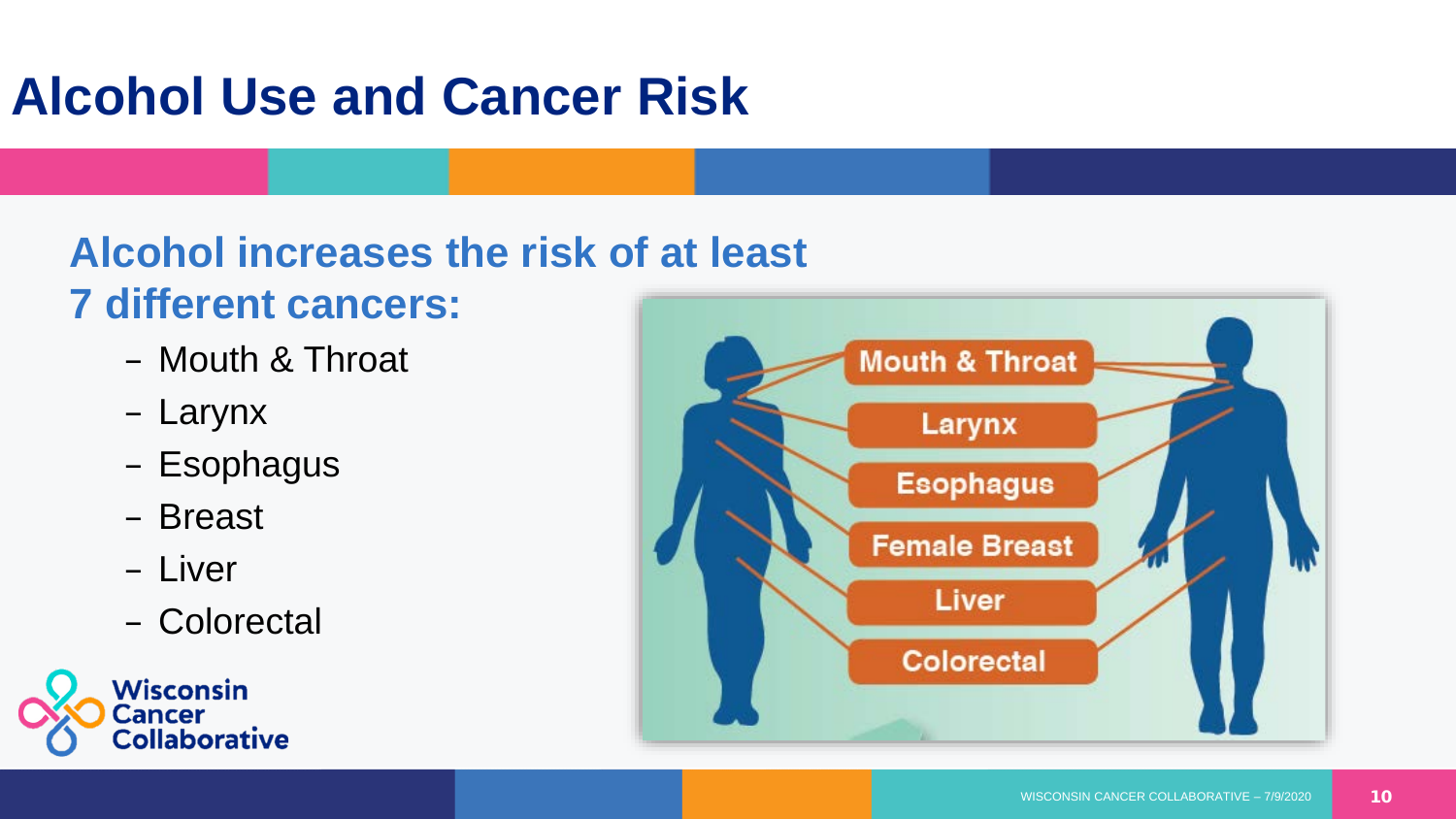#### **Alcohol Use and Cancer Risk**

## **Alcohol increases cancer risk by many potential pathways, including:**

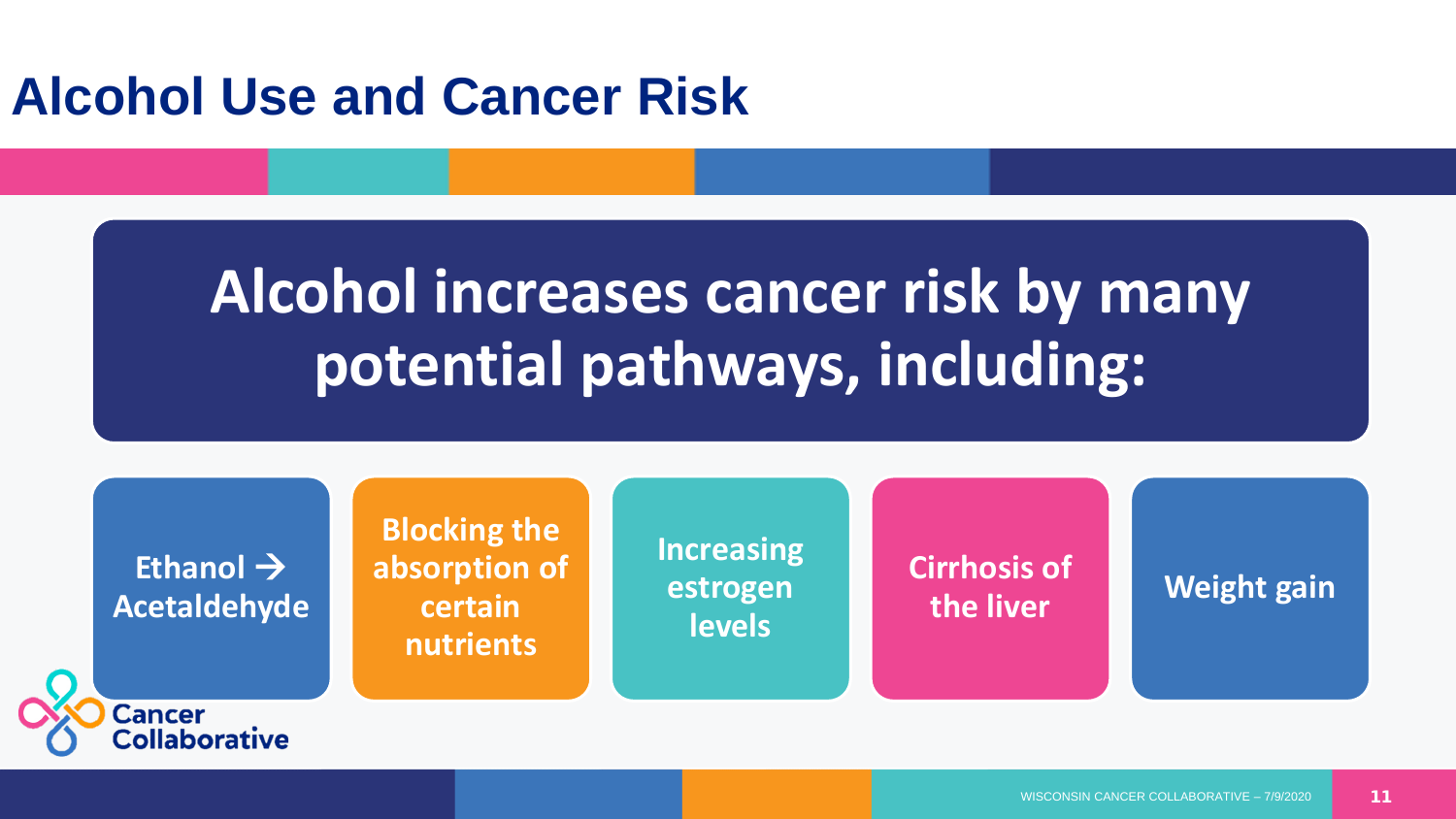### *How much is too much?*

- ►**Even light drinking** can increase your risk for some cancers, including breast.
- ►But**, drinking heavily,** especially over longer period of time, has the **greatest impact on risk.** Especially for **head and neck cancers.**





Source: LoConte N, et al, Journal of Clinical Oncology 36, no. 1,83-93.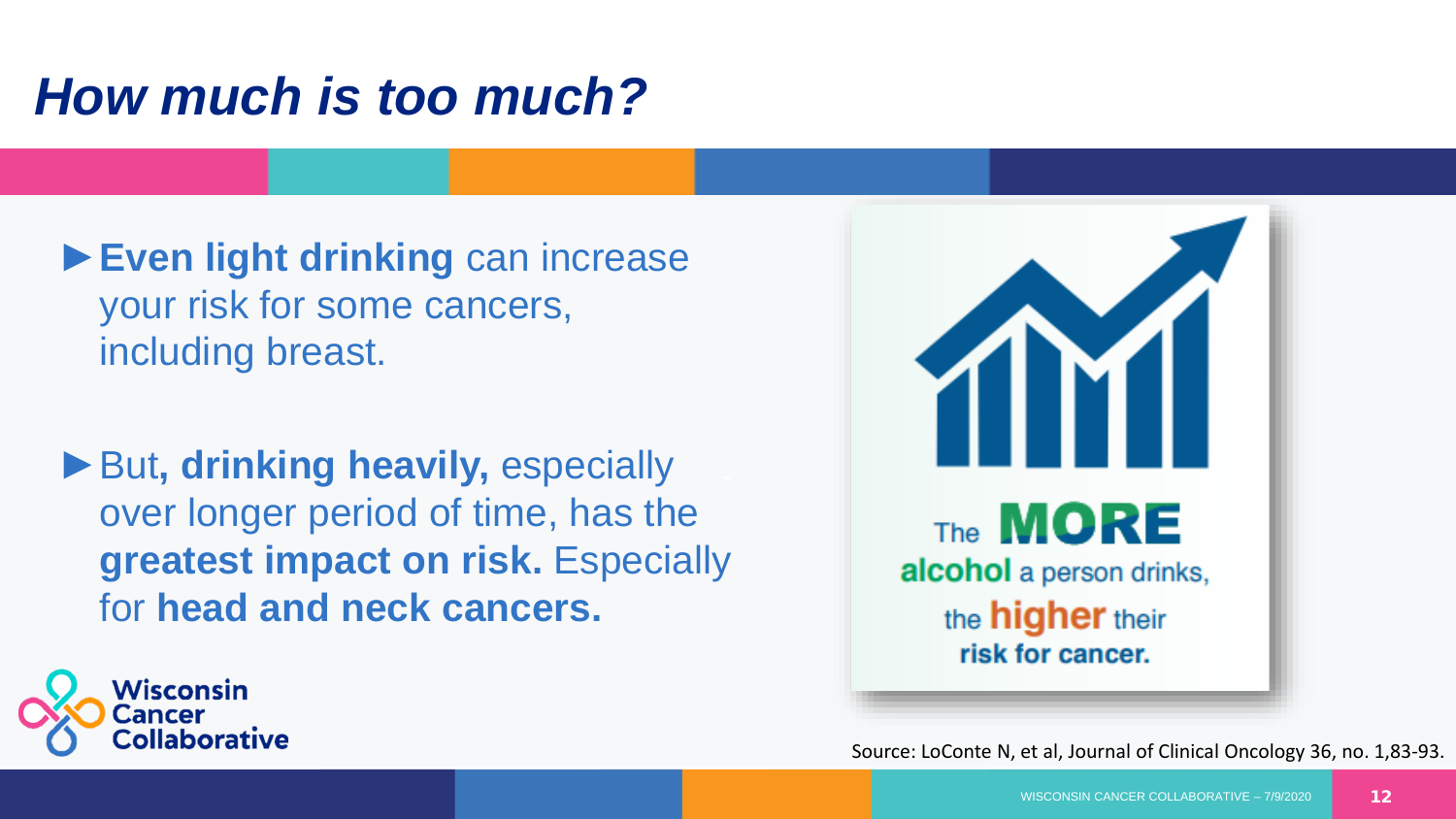## *So, what is "high risk"?*

#### **High risk drinking includes:**

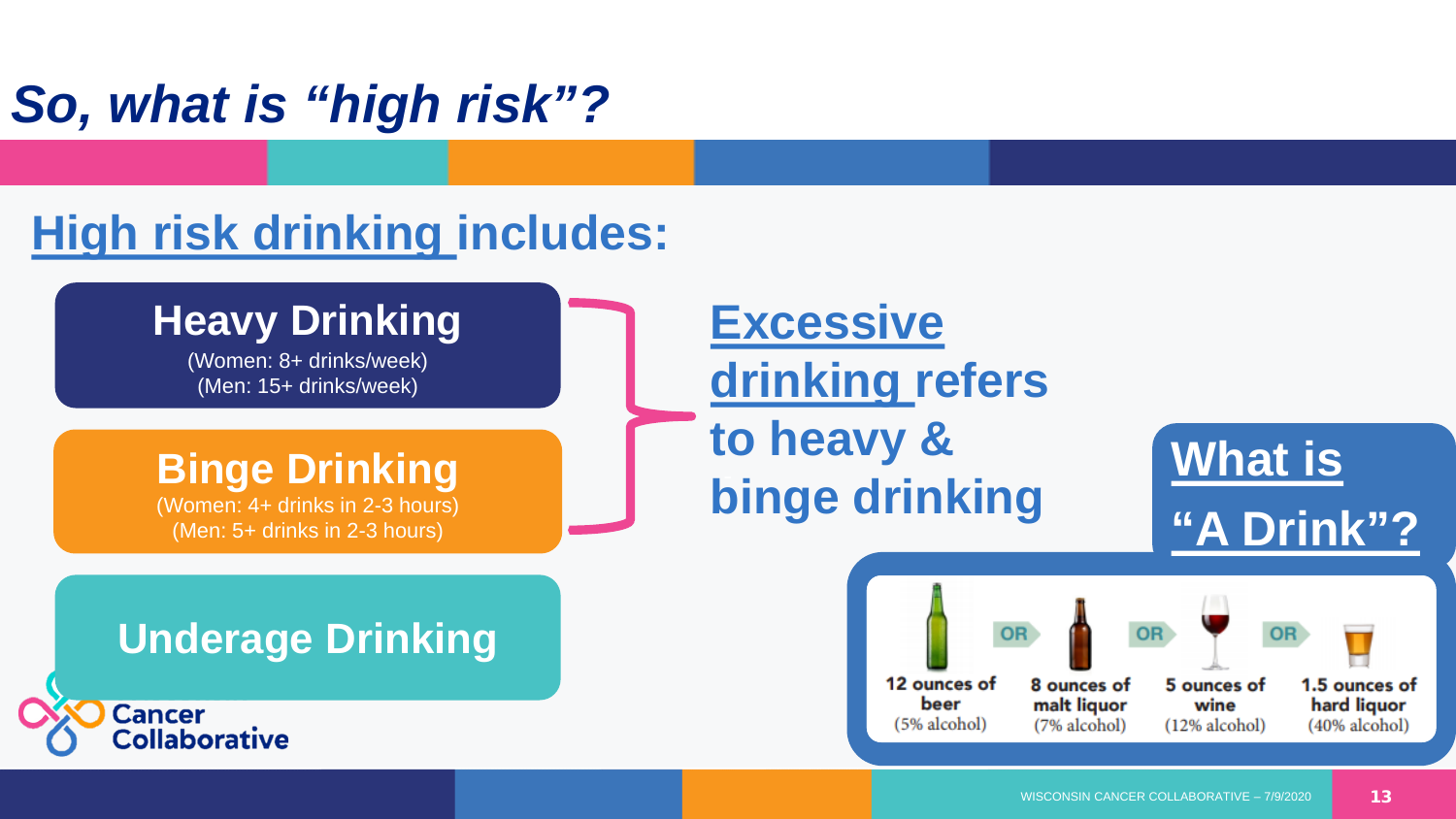## *Alcohol Policy in Wisconsin*

*How has Wisconsin's alcohol landscaped evolved in the wake of COVID-19?*

#### **Julia Sherman**

Wisconsin Alcohol Policy Project *Project Coordinator*

<https://law.wisc.edu/wapp>

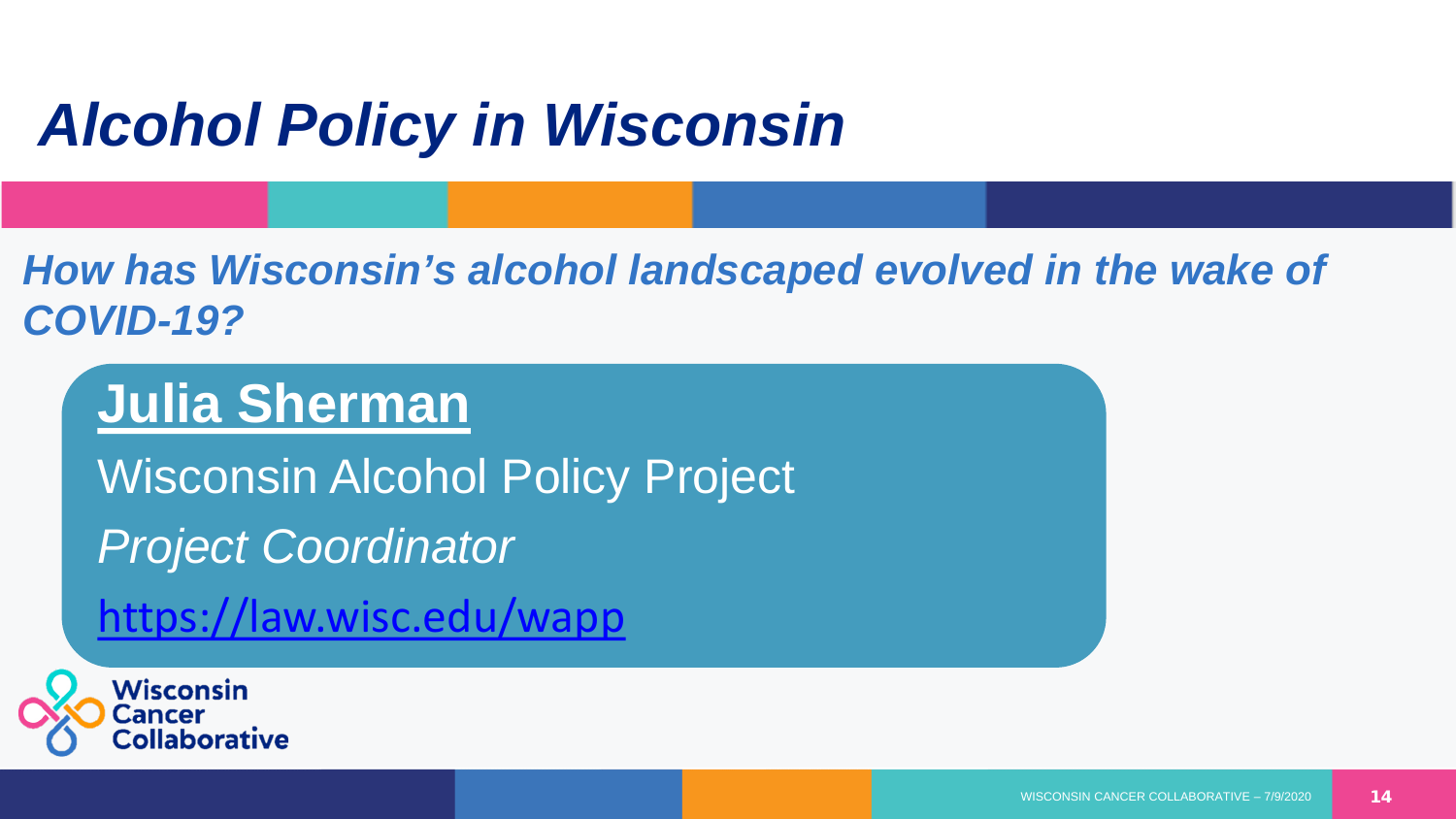

## $\overline{\phantom{a}}$ *QUESTIONS?*

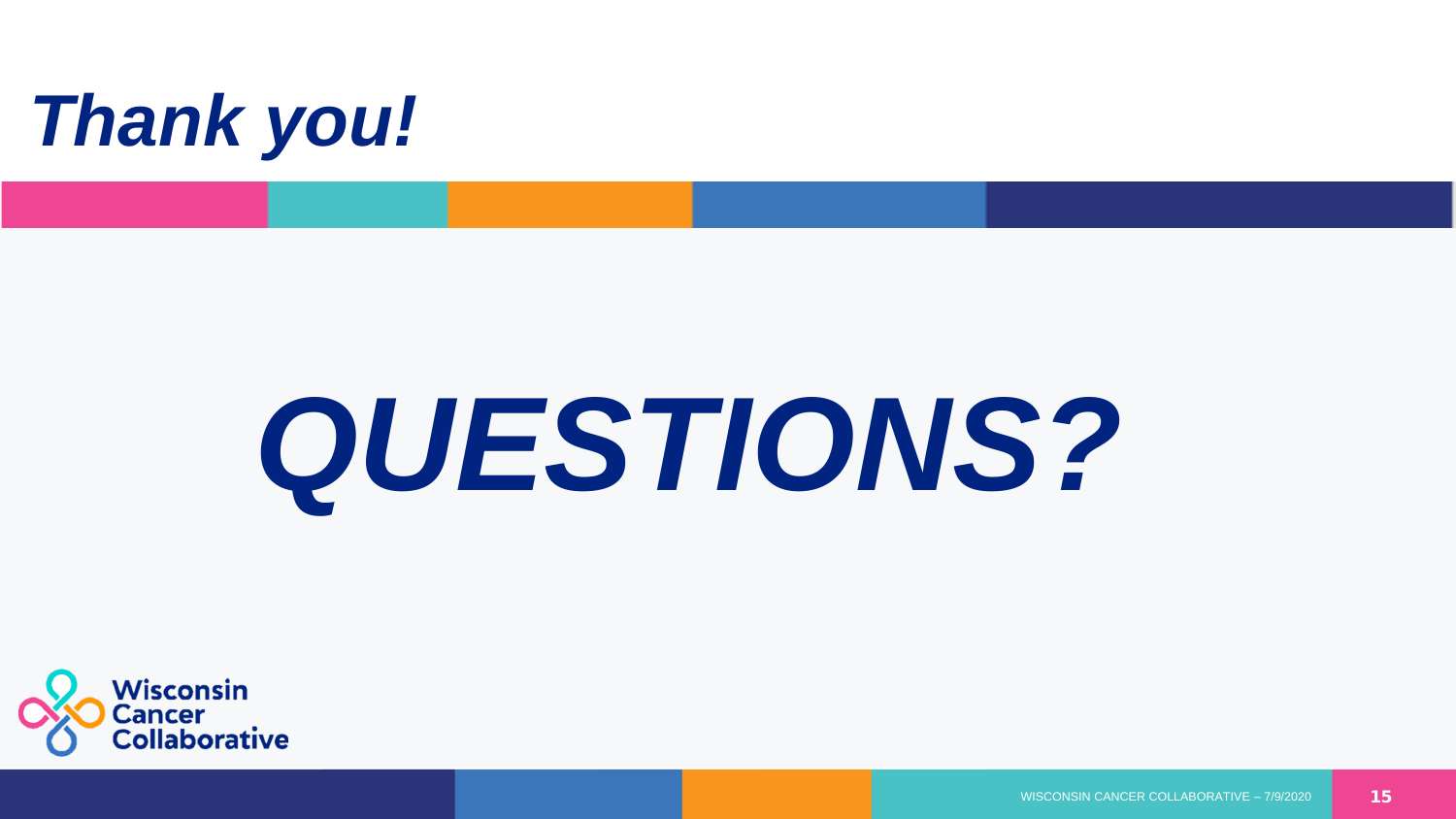## *August Networking Webinar - Registration Open!*

#### **"Introducing the Wisconsin Cancer Plan 2020-2030"**

help you increase your impact. Fellow members will Join us as we unveil the Wisconsin Cancer Plan 2020- 2030! Learn what's new in the latest Plan and how it can share how they use the Wisconsin Cancer Plan as a blueprint for action to guide their work.



# **10:00-11:00**



**Register here:** <https://wicancer.org/events/webinars/>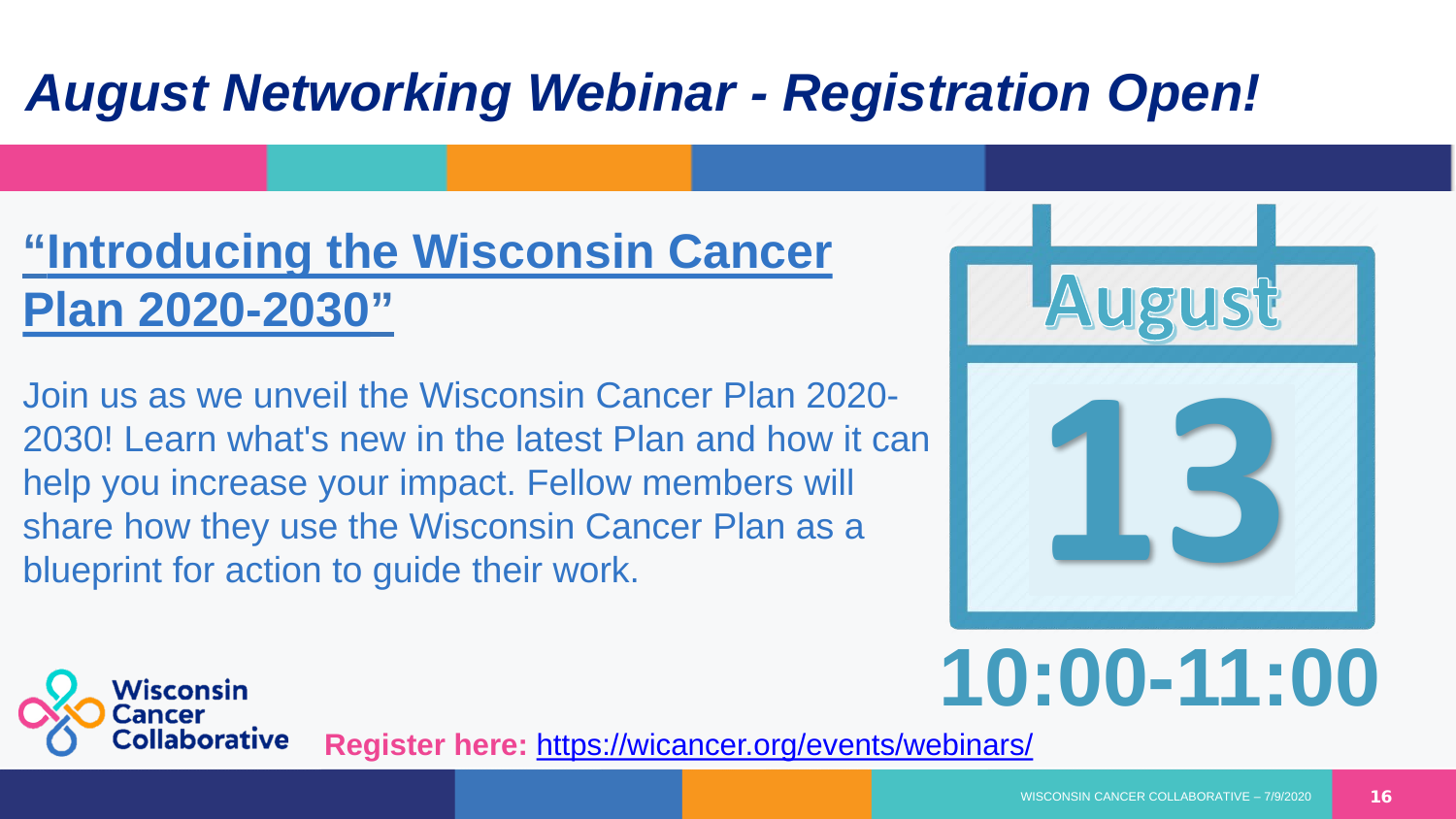## *Resources*

#### *Check out our alcohol and resources!*





#### Alcohol and Cancer Slide Bank

PowerPoint slides to raise awareness about the alcoholcancer connection in your community and when presenting to key stakeholders

**[https://https://wicancer.org/resources/cancer-control-resources/](https://wicancer.org/wp-content/uploads/2019/12/InfoGraphic_Alcohol_Final_updated.pdf)**